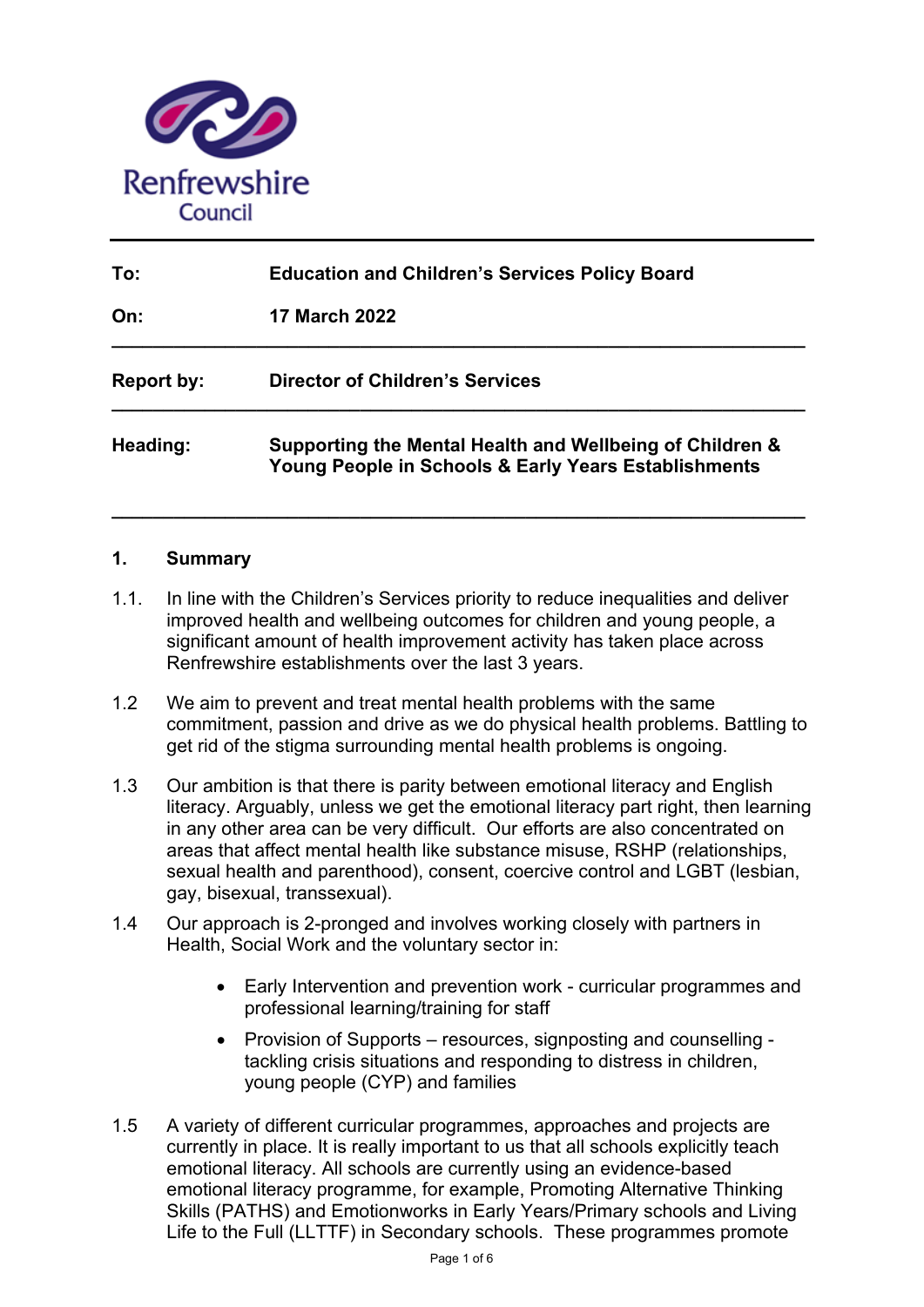the emotional and social skills necessary to have better self-control, selfesteem, emotional awareness, basic problem-solving skills, social skills, and friendships. Overall, this builds resilience and ensures that our CYP are ready to learn, attain and achieve. Almost all of these programmes also provided recovery resources and adapted their training approaches in response to the pandemic.

- 1.6 In relation to factors that affect mental health like substance misuse, we have commissioned 'I am me Scotland' to develop online interactive and progressive curricular planners from early years to senior phase based on the NHS Greater Glasgow and Clyde materials. Children and young people are fully involved in the development work, as are those with lived experience. This work has been funded by Renfrewshire's Alcohol and Drugs Commission.
- 1.7 The national RSHP curriculum (rshp.scot) is being used in most establishments and associated training is provided in partnership with Health colleagues to teachers and practitioners as and when required. Some schools are working towards the LGBT Charter Award with six schools having already achieved Bronze or Silver.
- 1.8 As part of the early intervention and prevention strategy, we have offered a wide range of training for senior leaders, practitioners and support staff. We need to be confident that our staff have the knowledge, understanding and skills to create a mentally healthy school, plan and deliver an appropriate Health and Wellbeing (HWB) curriculum, as well as being able to respond appropriately and confidently to support our CYP who struggle with poor mental health

Training opportunities have included:

- $\checkmark$  Mental Health Awareness annual update for all Renfrewshire staff
- $\checkmark$  Understanding Self-Harm and Suicide START (online), safeTALK, ASIST, AskTell, What's the Harm introduction session and 1 day training
- $\checkmark$  Relationships, Sexual Health and Parenthood introductory training on national resource and focused CLPL for PSE teachers on aspects of the resource
- $\checkmark$  Early Protective Messages early years staff
- $\checkmark$  LGBT Scotland offered to all establishments and bespoke support for Charter schools
- $\checkmark$  SQA Mental Health Award training, teaching and assessment resources with moderation activities
- $\checkmark$  Mentors in Violence Prevention peer mentoring programme in relation to gender violence. Whole school training offered with condensed offer to build capacity for PSE Teachers
- $\checkmark$  Child Exploitation and Online Protection (CEOPS) online safety
- $\checkmark$  Healthy Minds and SAMH promoting positive mental health and wellbeing
- $\checkmark$  Seasons for Growth coping with change, loss experienced due to Covid
- $\checkmark$  Children's Mental Health Week Feb 2022 staff information session focusing on skills, knowledge and their own wellbeing. Topics included self-harm, change, loss and grief, internet safety and mindfulness.
- 1.9 Of particular note, is our Mentors in Violence Prevention (MVP) programme which has been developed across the authority over the past six years. In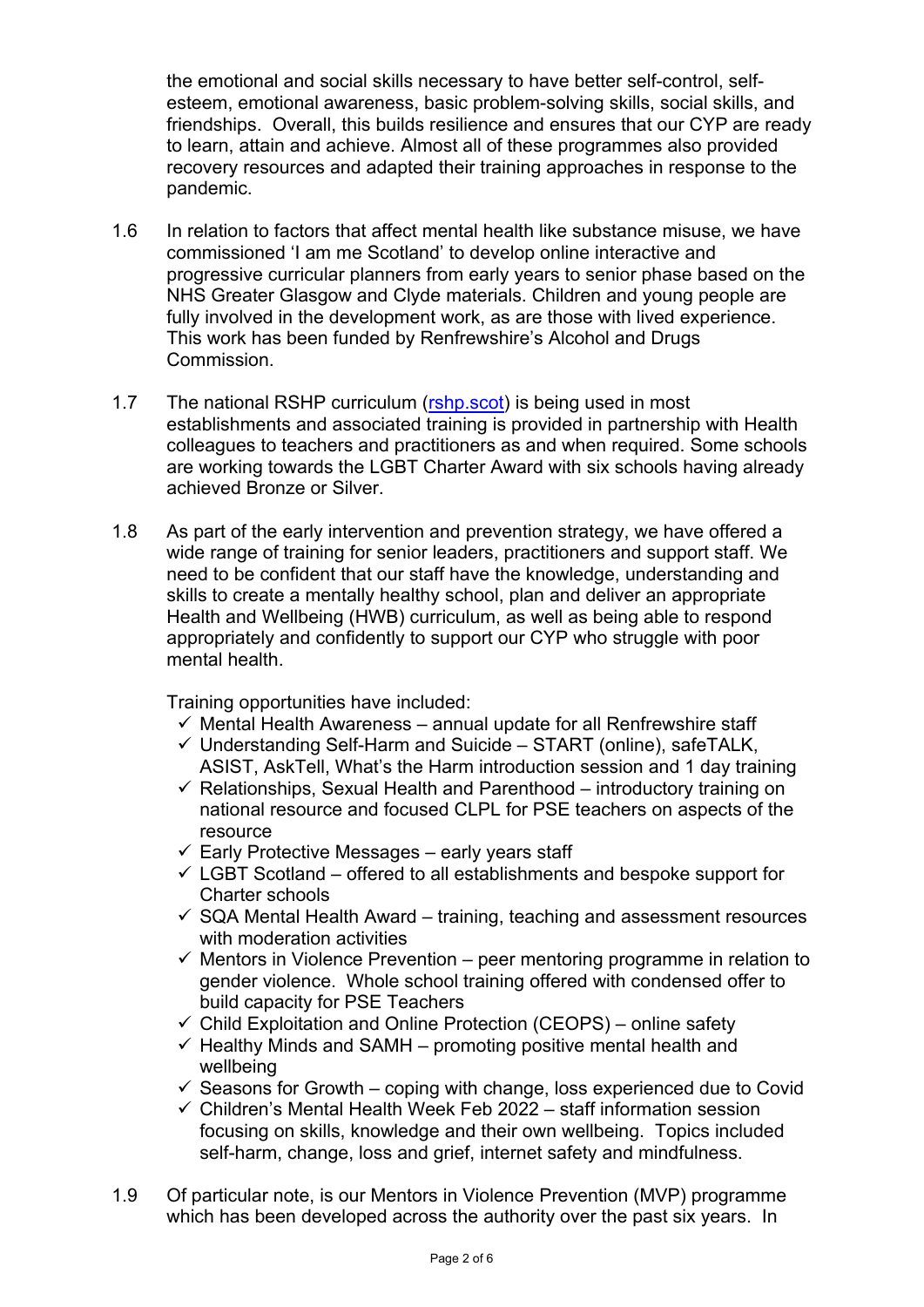total eight secondary schools are currently delivering the programme with the remaining three secondaries coming on board next session. Through a peer mentoring model, our school communities are encouraged to think about the issues they experience which affect our relationships. Training also focuses on violence as a gendered issue, gender norms and recognising types of abuse and respect. Alongside our colleagues in Youth Services, our successful bid to Equally Safe in Scotland will see our mentors lead the development of MVP in the community. This work also involves offering colleagues from a variety of organisations (public and 3rd sector) across Renfrewshire an opportunity to access training appropriate to their setting.

- 1.10 To support our school communities returning from lockdown, we created our own 'Skills for Recovery' programme. This was initially a block of lessons for P6 to S6 focusing on what we know and what we can do to feel better. This resource developed in the form of digital leaflets and supports in response to the needs of our CYP and parents/carers when so many were isolating.
- 1.11 To improve emotional wellbeing and provide therapeutic support for CYP, staff and parents, counselling services are in place for all children and young people in primary, secondary and special schools in Renfrewshire provided by The Exchange Counselling Service. In addition, there are school-based counselling services in targeted schools, delivered by Place2Be. In the period July 2021 – December 2021, over 840 children and young people in Renfrewshire were supported through our counselling services.

Mindful of the impact on school staff of supporting CYP in distress, The Exchange are now offering a new service around supervision support for staff. This provides a safe confidential place for staff to talk about the impact on their emotional wellbeing and support them to develop healthy responses through self-reflective insight.

- 1.12 Our HWB Development Officer provides support in a variety of different ways; organising and providing training, developing digital policies, working with health and voluntary sector, providing bespoke support to schools, coordinator of Mentors in Violence Prevention, curriculum development work, signposting to services, producing monthly newsletters and maintaining our blog and Twitter page.
- 1.13 Our Health and Wellbeing blog as well as monthly health and wellbeing newsletters and Twitter @RenEdHWB are used to signpost school staff to professional learning opportunities, share good practice, provide information about services, and celebrate successes.

**\_\_\_\_\_\_\_\_\_\_\_\_\_\_\_\_\_\_\_\_\_\_\_\_\_\_\_\_\_\_\_\_\_\_\_\_\_\_\_\_\_\_\_\_\_\_\_\_\_\_\_\_\_\_\_\_\_\_\_\_\_\_\_\_\_\_\_** 

## **2 Recommendations**

It is recommended that the Education and Children's Services Policy Board note the content of the paper and recognise the ongoing commitment of Children's Services to improving the mental, emotional and social wellbeing of children, young people and staff.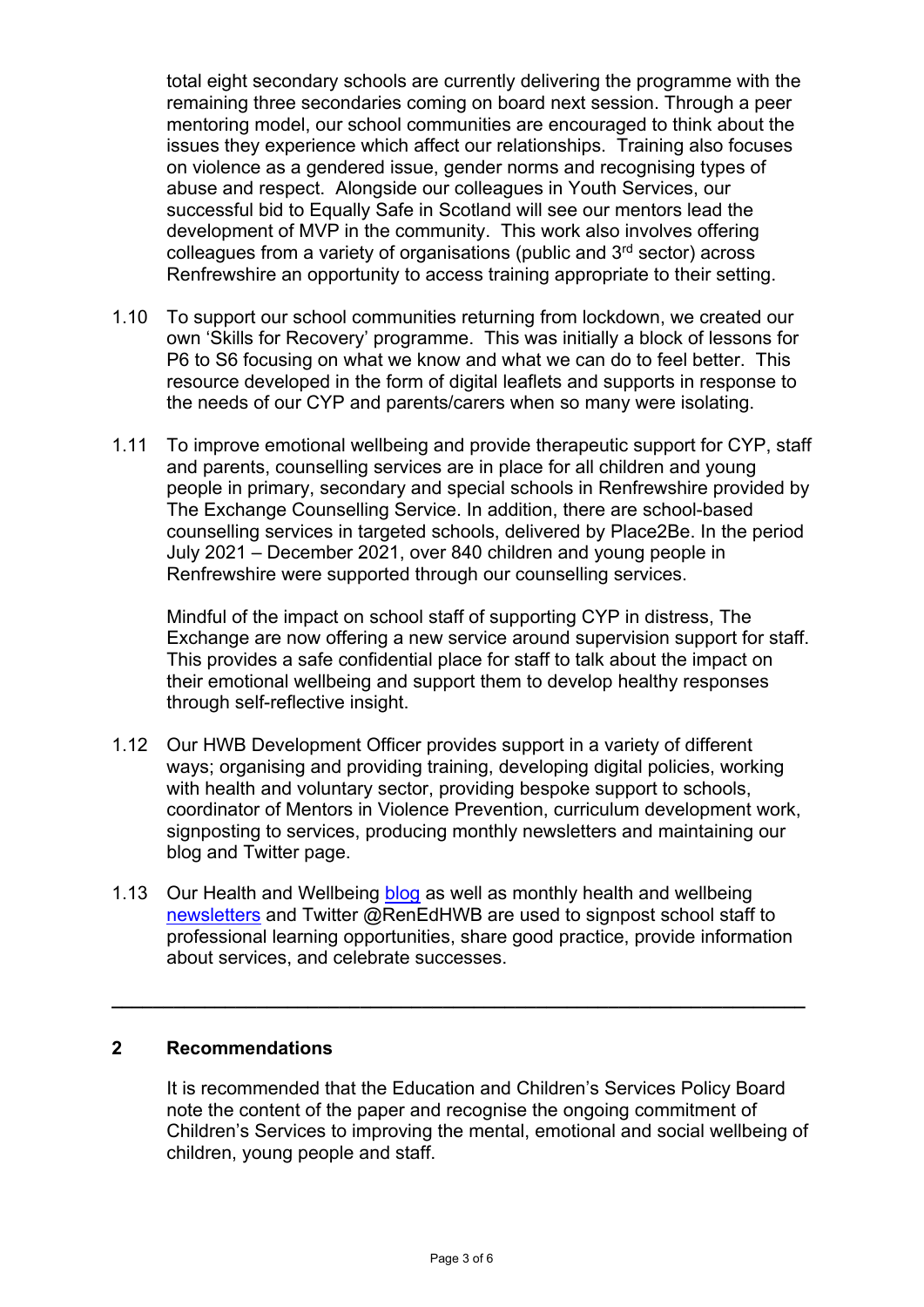# **3. Background**

3.1 The Scottish Government and COSLA have demonstrated their shared commitment to improving the mental health of children, young people and their families by working with delivery partners to invest in preventative services. The recommendations and actions from the Better Mental Health in Scotland (2018), Audit Scotland Report (2018) and Mental Health Strategy 2017-27 highlight the significant need to provide opportunities for early intervention and prevention to avoid the unnecessary escalation of emotional distress in children and young people.

**\_\_\_\_\_\_\_\_\_\_\_\_\_\_\_\_\_\_\_\_\_\_\_\_\_\_\_\_\_\_\_\_\_\_\_\_\_\_\_\_\_\_\_\_\_\_\_\_\_\_\_\_\_\_\_\_\_\_\_\_\_\_\_\_\_\_\_** 

- 3.2 The Covid-19 pandemic has affected the way of life of every single person in Scotland. We know that the mental health impact of Covid-19 will not have been felt equally across Scotland. We also know that some of the mental health impacts of the pandemic will take time to materialise. As we recover from the pandemic, it is particularly important that there continues to be a focus on promoting good mental health and wellbeing and that support is provided whenever it is needed.
- 3.3 The Scottish Government publication Mental Health Scotland's Transition and Recovery summary/ October 2020 cites some key themes from findings of the Research Advisory Group into the impact of Covid-19. These include elevated rates of stress or anxiety, loneliness and the effects of economic pressures on families. Rates of traumatic reactions are expected to increase; including substance misuse, domestic violence, self-harm and suicide.
- 3.4 In August 2021, Scottish Government published Mental Health and Wellbeing: Whole School Approach: Framework a whole school approach framework for schools to support children and young people's metal health and wellbeing**.** It is vital that there is a consistent high quality approach to supporting mental health and wellbeing across all Renfrewshire education establishments.

## **Implications of this report**

- **1. Financial**  None.
- **2. HR and Organisational Development** None.

## **3. Community/Council Planning**

| Our Renfrewshire is well | ٠ | Promotes wellbeing and resilience in<br>children and young people.                                                                 |
|--------------------------|---|------------------------------------------------------------------------------------------------------------------------------------|
| Our Renfrewshire is fair | ٠ | Aims to ensure that all children and<br>young people have the opportunity<br>to access appropriate support from<br>skilled adults. |
| Our Renfrewshire is safe | ۰ | Aims to protect vulnerable children<br>and young people and reduce the<br>risk of harm.                                            |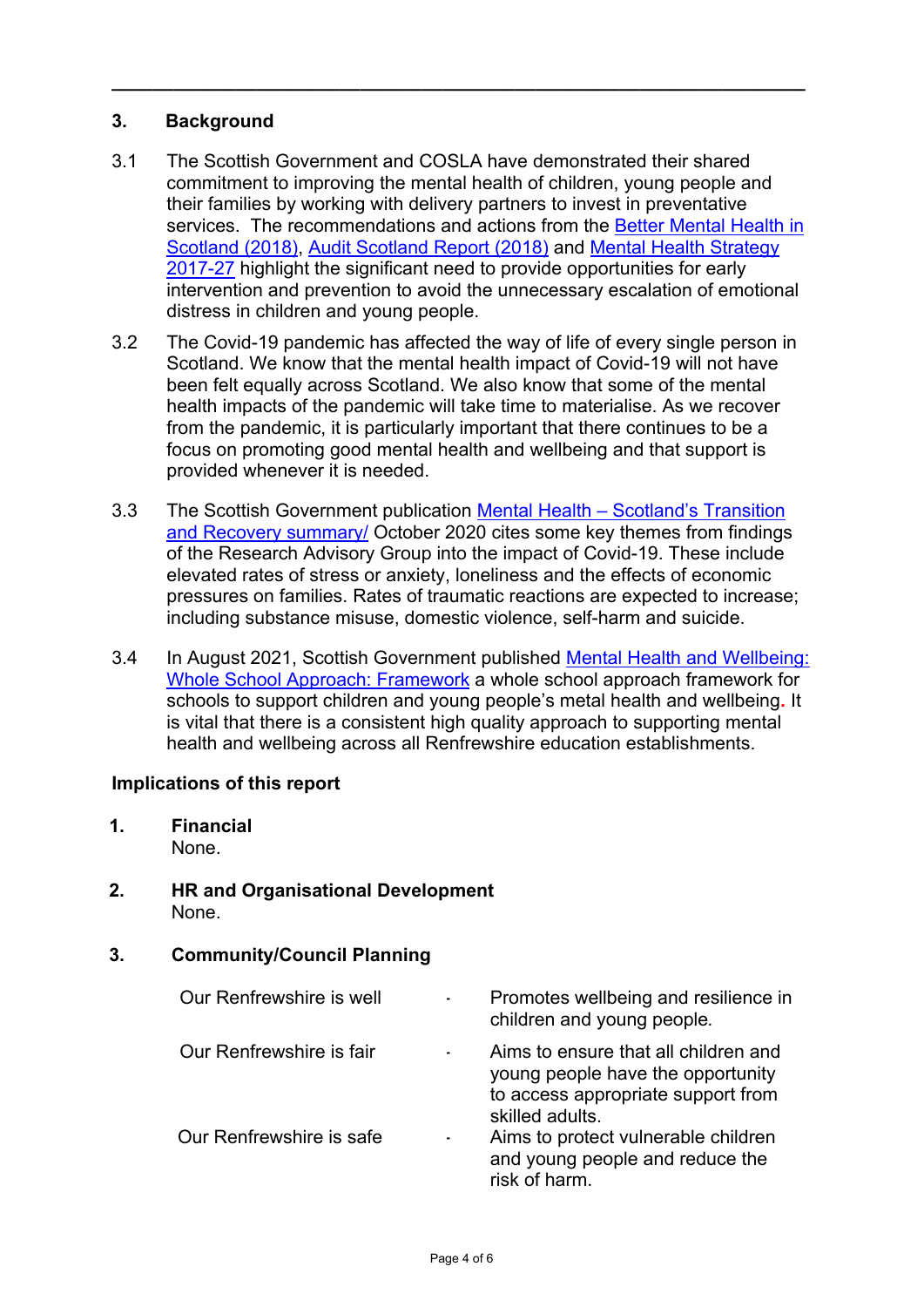| Building strong, safe and<br>resilient communities     |   | Promotes effective support for<br>vulnerable children and young<br>people.                                                                                             |
|--------------------------------------------------------|---|------------------------------------------------------------------------------------------------------------------------------------------------------------------------|
| Tackling inequality, ensuring<br>opportunities for all | ۰ | Aims to improve the mental health<br>and wellbeing of all children and<br>young people.                                                                                |
| Working together to improve<br>outcomes                |   | Provides professional learning<br>opportunities for staff to support<br>improved health and wellbeing<br>outcomes for children and young<br>people within Renfrewshire |

- **4. Legal**  None.
- **5. Property/Assets**  None.
- **6. Information Technology**  None.

# **7. Equality and Human Rights**

The Recommendations contained within this report have been assessed in relation to their impact on equalities and human rights. No negative impacts on equality groups or potential for infringement of individuals' human rights have been identified arising from the recommendations contained in the report because for example it is for noting only. If required following implementation, the actual impact of the recommendations and the mitigating actions will be reviewed and monitored, and the results of the assessment will be published on the Council's website.

- **8. Health and Safety**  None.
- **9. Procurement**  None.
- **10. Risk**  None.
- **11. Privacy Impact**  None.
- **12. Cosla Policy Position** None.
- **13. Climate Risk**  None.